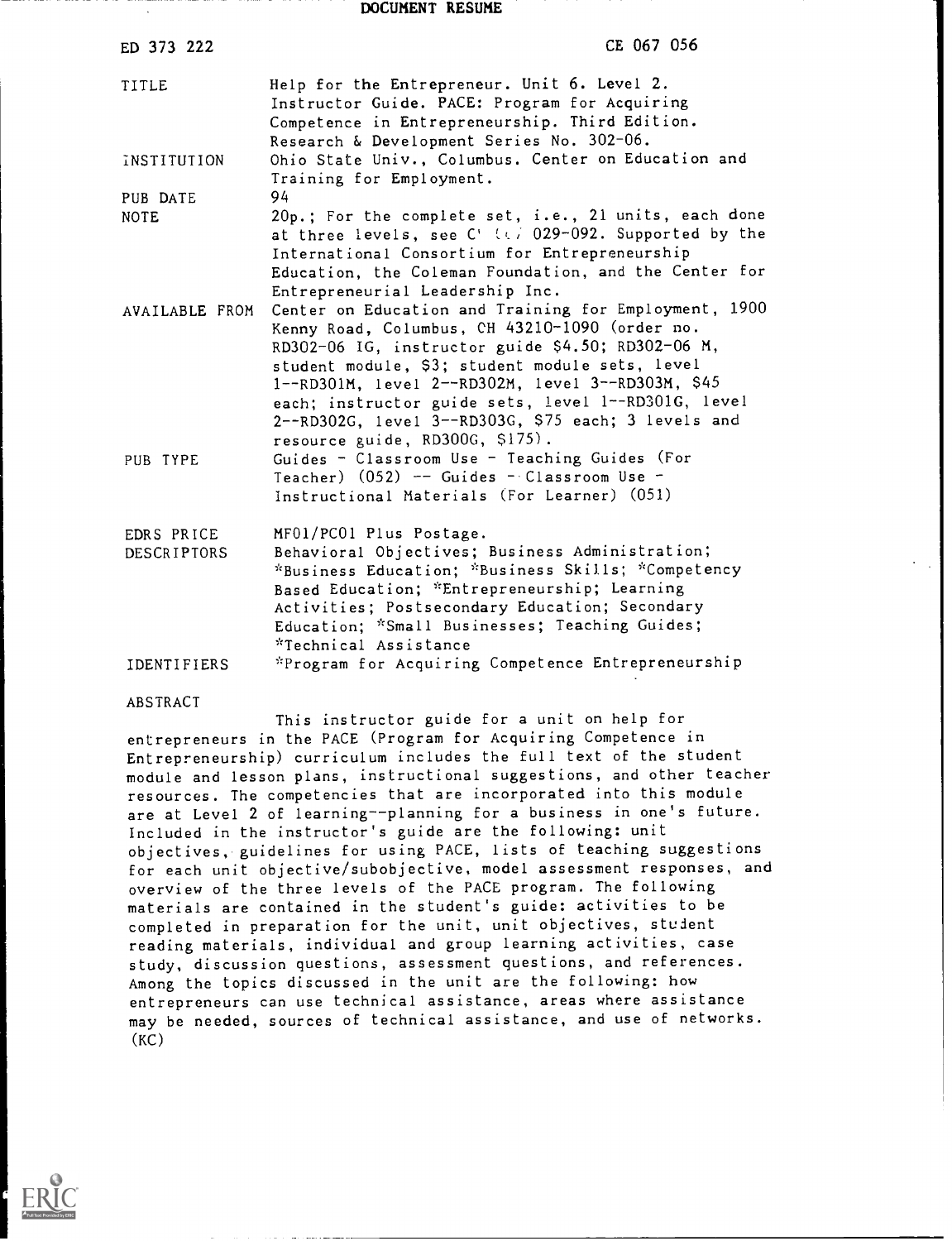

### Objectives:

 $\overline{O}$ 

 $\overline{1}$ 

╰  $l<sub>2</sub>$  $\overline{\bigcirc}$ 

- Discuss how entrepreneurs can use technical assistance.
- Identify areas where technical assistance may be needed.
- Identify sources of technical assistance.
- Describe the use of networks.

U S. DEPARTMENT OF EDUCATION Office of Educational Research and Improvement<br>EDUCATIONAL RESOURCES INFORMATION<br>CENTER (FRIC) line

- This document has been reproduced as<br>received from the person or organization ww.gineting it i'r Minor changes have been made In improve.<br>I reproduction quality
- Points of view or opinions stated in this doc u<br>menT do: not: necessarily: represent: official<br>OF RI position or policy

PERMISSION TO REPRODUCE THIS MATERIAL HAS BEEN GRANTED BY



TO THE EDUCATIONAL RESOURCES<br>INFORMATION CENTER (ERIC)



# Unit 6 Help for the Entrepreneur

### Level 2

### HOW TO USE PACE

- Use the objectives as a pretest. If a student is able to meet the objectives, ask him or her to read and respond to the assessment questions in the back of the module.
- Duplicate the glossary from the Resource Guide to use as a handout.
- Use the teaching  $e^{i \cdot t}$  ines provided in the Instructor Guide  $f<sub>s</sub>$ , assistance in focusing your teaching delivery. The left side of each outline page lists objectives with the corresponding headings (margin questions) from the unit. Space is provided for you to add your own suggestions. Try to increase student involvement in as many ways as possible to foster an interactive learning process.
- When your students are ready to do the Activities, assist them in selecting those that you feel would be the most beneficial to their growth in entrepreneurship.
- Assess your students on the unit content when they indicate they are ready. You may choose written or verbal assessments according to the situation. Model responses are provided for each module of each unit. While these are suggested responses, others may be equally valid.
- 

### INFORMATION CENTER (ERICI **2** BEST COPY AVAILABLE

373 222  $\overset{\rightharpoonup}{\mathbf{a}}$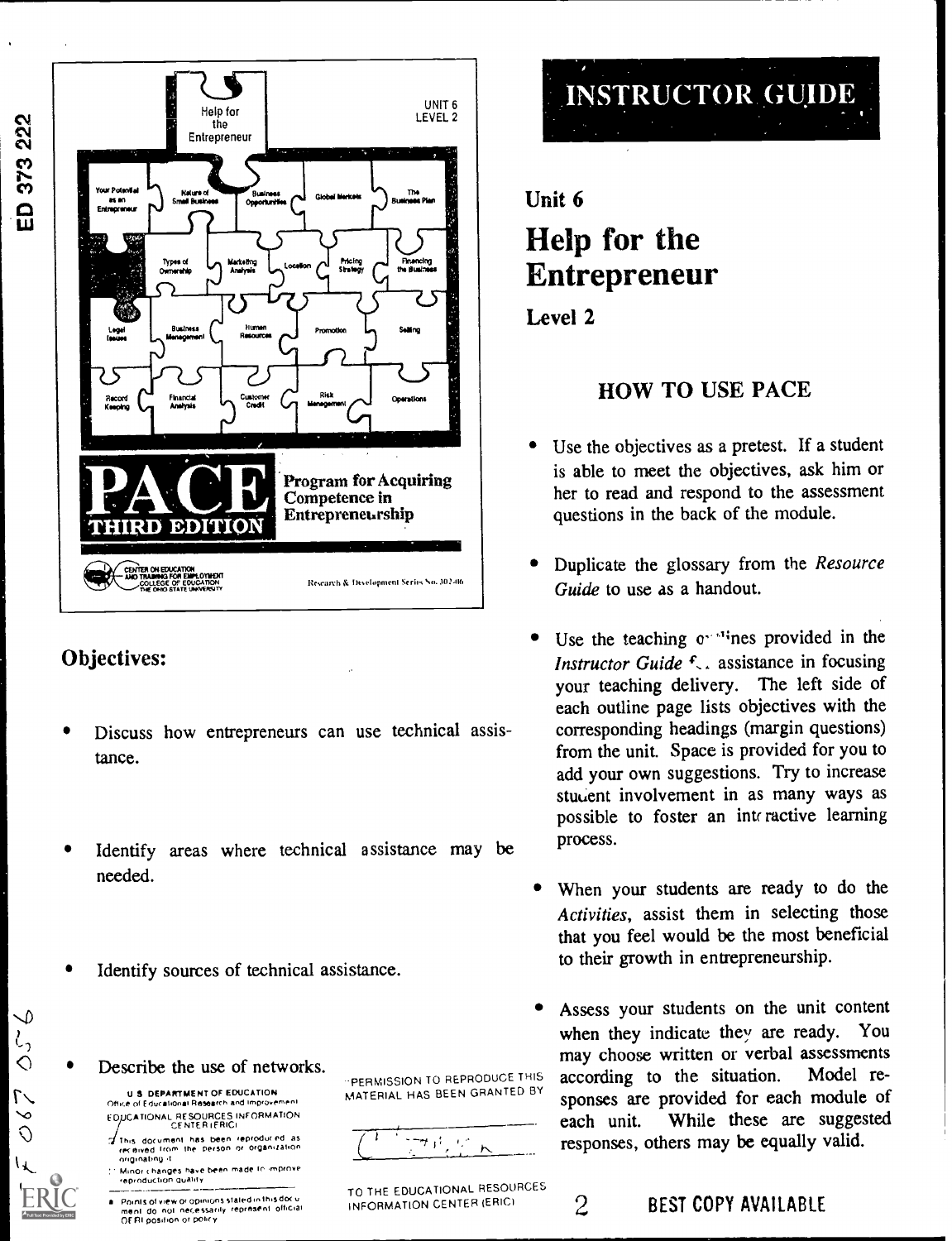$\ddot{\phantom{a}}$ 

| 1. DISCUSS HOW ENTREPRE-<br>NEURS CAN USE TECHNICAL<br><b>ASSISTANCE</b> |                                                                                                                                                                                                                                                        |
|--------------------------------------------------------------------------|--------------------------------------------------------------------------------------------------------------------------------------------------------------------------------------------------------------------------------------------------------|
| Why do entrepreneurs need out-<br>side help?                             | Help students recognize that entrepreneurs should seek technical<br>assistance in areas where they do not have experience or skills.<br>Bring into discussion the rapid technological and economic<br>changes which characterize today's marketplace.  |
| How are technical assistance ser-<br>vices organized?                    | List the four major categories of business operations on a chalk-<br>board or overhead; illustrating how technical assistance can be<br>classified according to these areas.                                                                           |
| 2. IDENTIFY AREAS WHERE<br>TECHNICAL ASSISTANCE<br><b>MAY BE NEEDED</b>  |                                                                                                                                                                                                                                                        |
| What manufacturing and produc-<br>tion assistance is needed?             | Lead students in a discussion about which areas of manufactar-<br>ing can benefit from technical assistance. List these areas on a<br>chalkboard or overhead.                                                                                          |
| What marketing assistance is<br>needed?                                  | Help students understand the importance of marketing in all<br>businesses. Have students choose one of their favorite brand<br>products and engage in a dialogue on how the company which<br>manufactures that product might use marketing assistance. |
| What general organization and<br>management help is needed?              | Discuss with students the critical need for good organization and<br>management assistance. Stress the fact that entrepreneurs have a<br>tendency to overlook this area.                                                                               |
| What financial management help<br>is needed?                             | Have students engage in a discussion on the importance of finan-<br>cial management assistance. Emphasize that this type of assis-<br>tance is one of the most needed in businesses.                                                                   |
| 3. IDENTIFY SOURCES OF<br>TECHNICAL ASSISTANCE                           |                                                                                                                                                                                                                                                        |
| What technical assistance does the<br>entrepreneur need?                 | This is the time to wrap up the discussion on sources of techni-<br>cal assistance. Ask questions to test the students' knowledge.                                                                                                                     |
|                                                                          |                                                                                                                                                                                                                                                        |

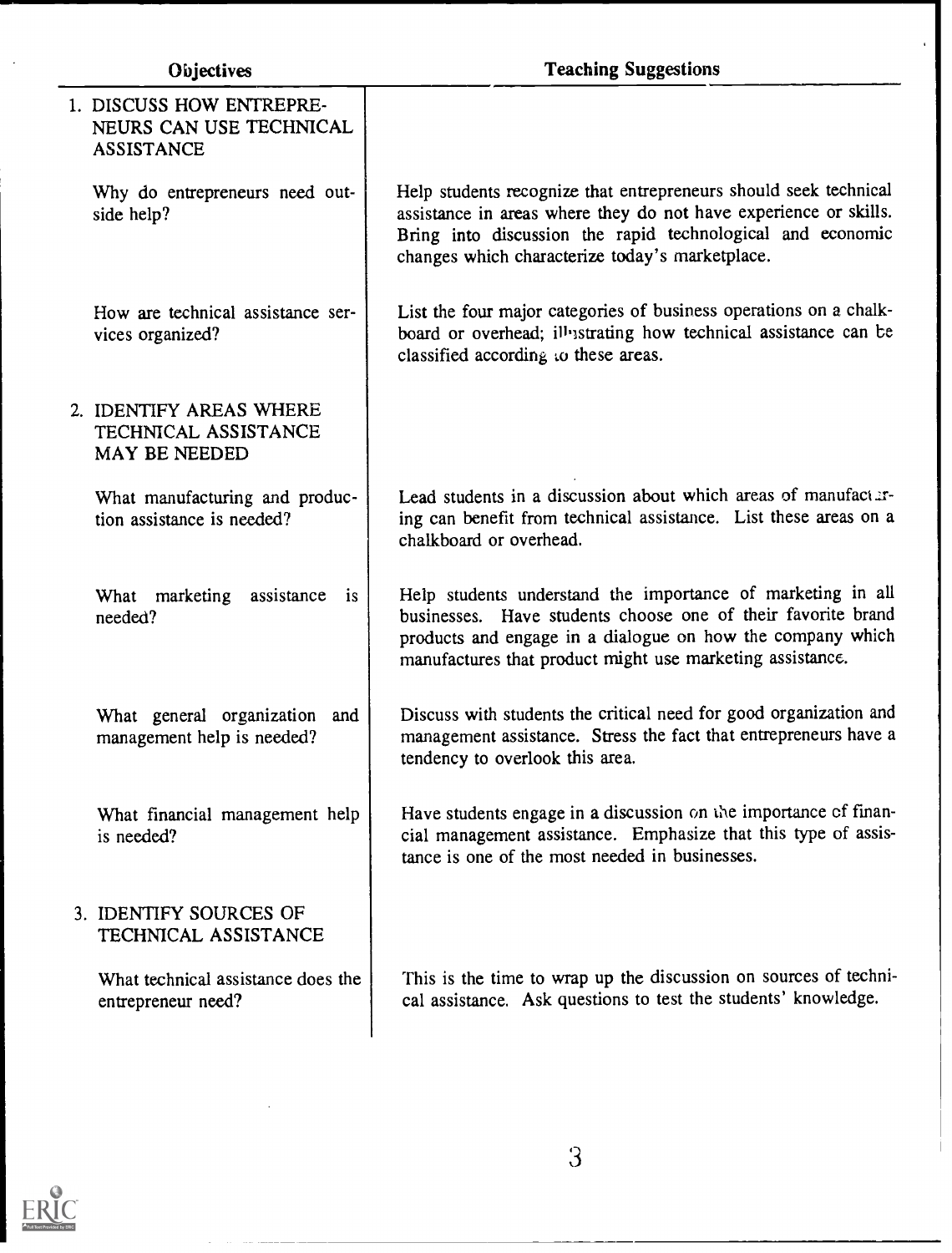### 4. DISCUSS THE USE OF NETWORKS

Objectives Teaching Suggestions

What about networking? The instructor could make an overhead as shown in the text to focus discussion on networking. Ask students for their opinions on other places where networking can be used. Emphasize that networking is a key factor for business success.

### MODEL ASSESSMENT RESPONSES

| <b>COLUMN A</b>                     | <b>COLUMN B</b>       |
|-------------------------------------|-----------------------|
| Manufacturing and production        | Inventory control     |
| Marketing management                | Advertising           |
| General organization and management | Human resource policy |
| Financial management                | Tax information       |

Technical assistance for manufacturing and production can be obtained from professional services, such as management consultants, business associations, and educational institutions.

Marketing assistance is provided by business associations, government agencies, educational institutions, publications, and management consultants.

Business associations, educational institutions, and management consultants offer assistance for general organization and management problems, either for free or for a fee.

Financial assistance is provided by accountants, financial consultants, bankers, government agencies, educational institutions, supplier's credit departments and various publications.

Questionnaire Keys: 1. FALSE, 2. TRUE, 3. TRUE



4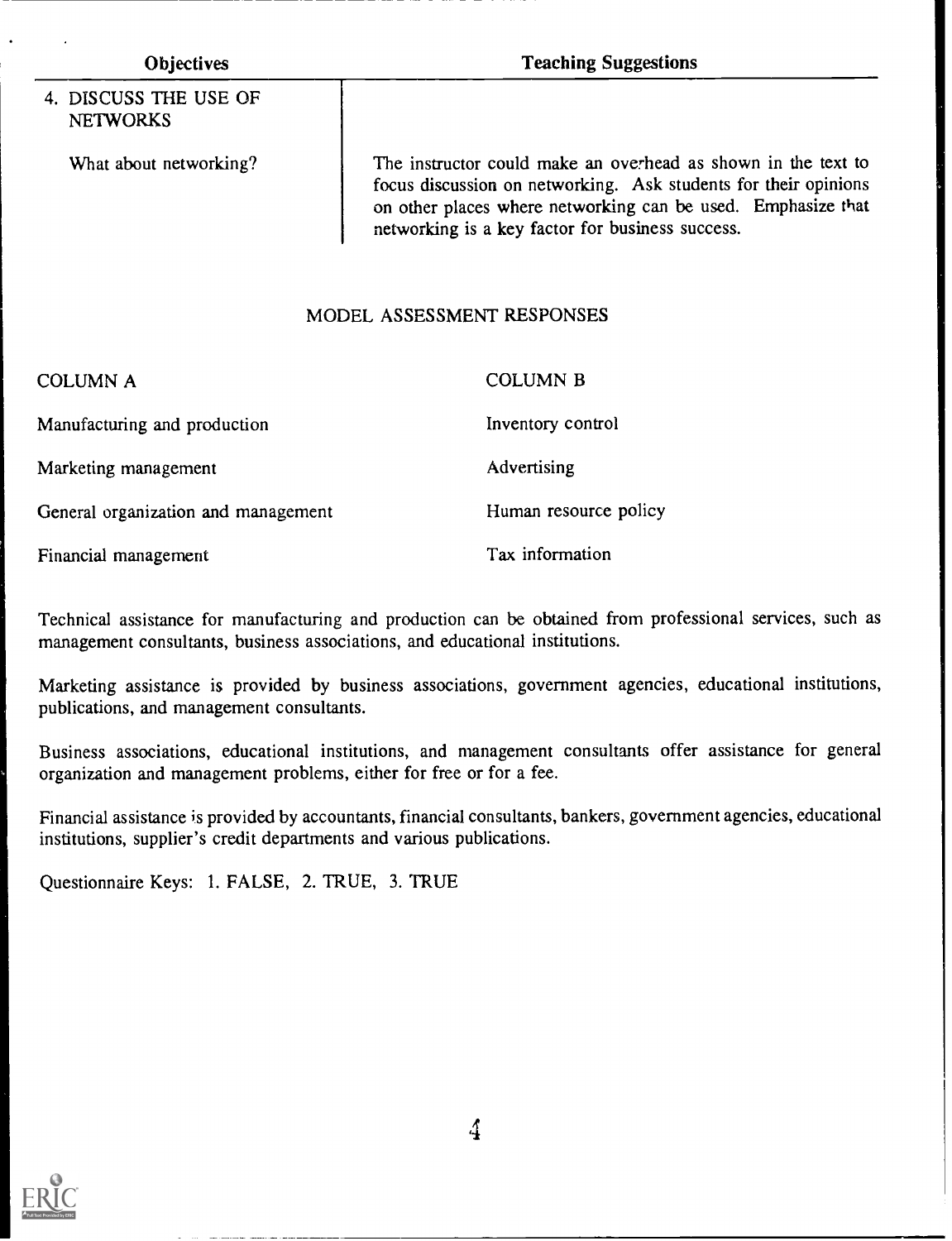

# Program for Acquiring Competence in Entrepreneurship

Incorporates the needed competencies for creating and operating a small business at three levels of learning, with experiences and outcomes becoming progressively more advanced.

- Level 1 Understanding the creation and operation of a business.
- Level  $2$  Planning for a business in your future.
- **Level 3**  $-$  Starting and managing your own business.

Self-contained Student Modules include: specific objectives, questions supporting the objectives. complete content in form of answers to the questions, case studies, individual activities, group activities, module assessment references. Instructor Guides include the full text of each student module and lesson plans, instructional suggestions, and other resources. PACE,Third Edition, Resource Guide includes teaching strategies, references, glossary of terms, and a directory of entrepreneurship assistance organizations.

> For information on PACE or to order, contact the Publications Department at the Centel on Education and Training for Employment, 1900 Kenny Road. Columbus. Ohio 43210-1090 (614) 292-4353. (800) 848-4815.

Support for PACE, Third Edition provided in whole or in part by:

International Consortium for Entrepreneurship Education and

Internation: Enterprise Academy Center on Education and Training for Employment The Ohio State University

The Coleman Foundation

5

Center for Entrepreneurial Leadership Inc. Ewing Marion Kauffman Foundation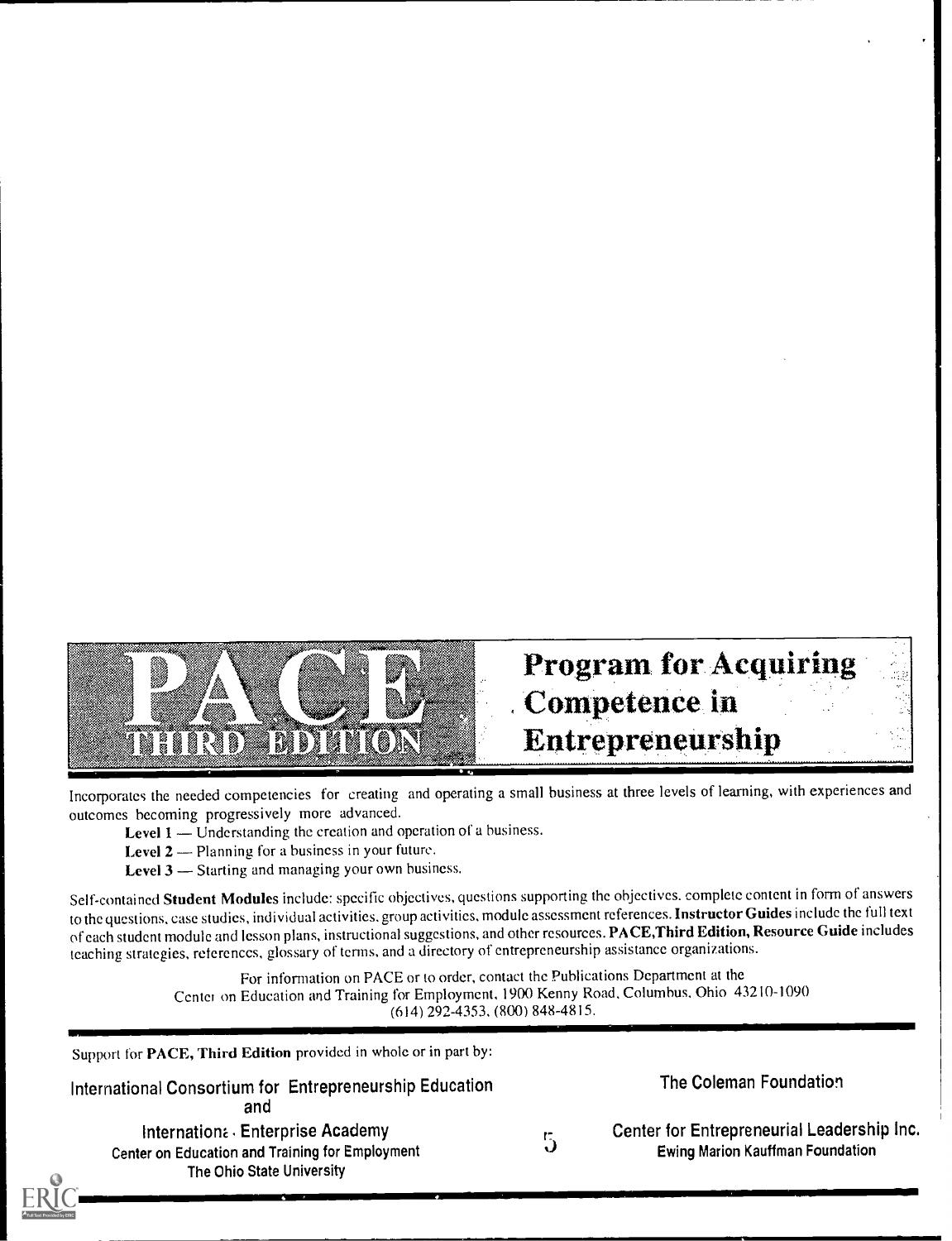

Research & Development Series No. 302-06

THE OHIO STATE UNIVERSITY **RELATIONS**  $\mathbf{U}$  and  $\mathbf{U}$  and  $\mathbf{U}$ 

CENTER ON EDUCATION

AND TRAINING FOR EMPLOYMENT COLLEGE OF EDUCATION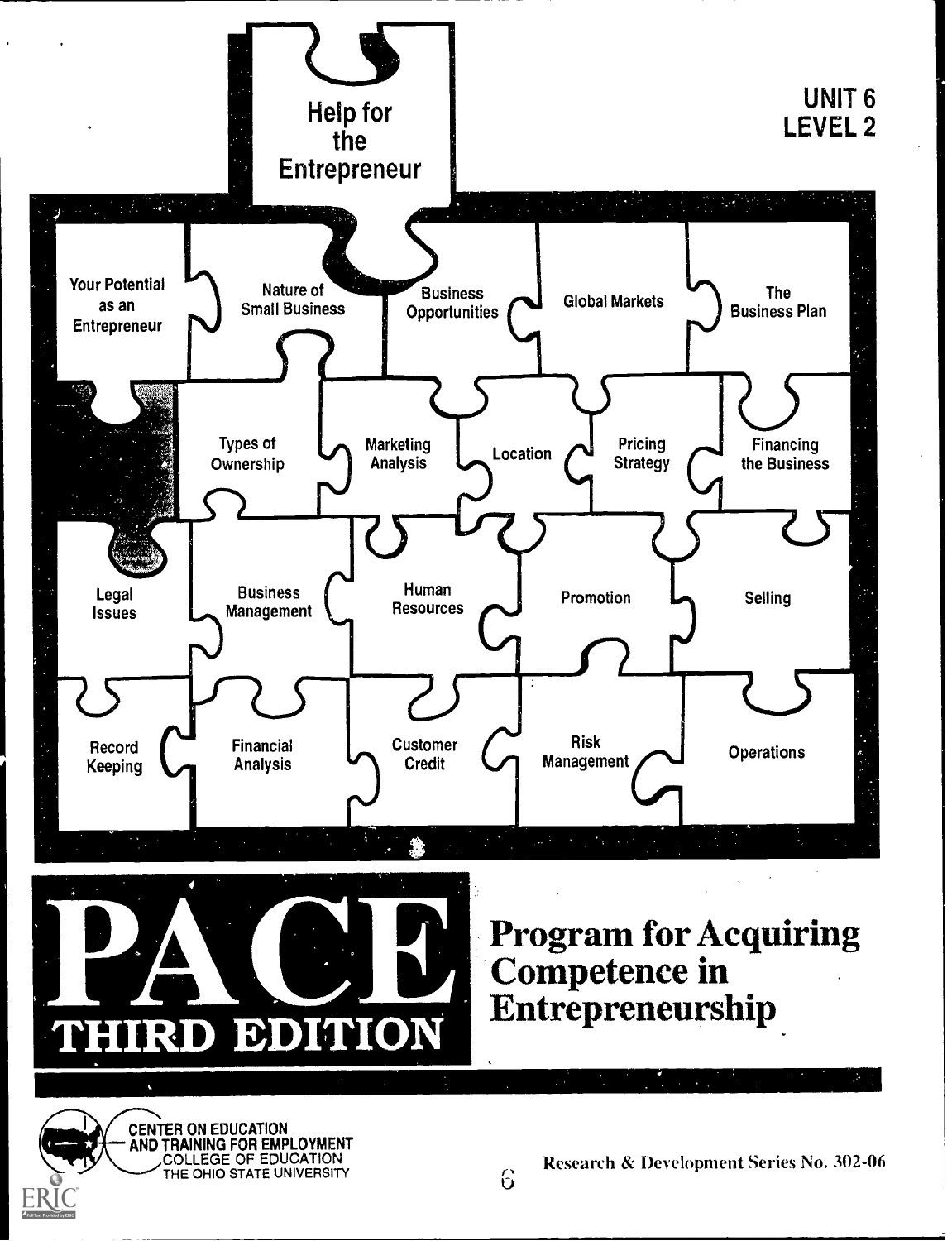# HELP FOR THE ENTREPRENEUR

### BEFORE YOU BEGIN . . .

- 1. Consult the *Resource Guide* for instructions if this is your first PACE unit.
- 2. Read What are the Objectives for this Unit on the following page. If you think you can meet these objectives now, consult your instructor.
- 3. These objectives were met at Level 1:
	- Define technical assistance.
	- Discuss how technical assistance can help the entrepreneur.
	- Identify the types of technical assistance available to the entrepreneur.
- 4. Look for these business terms as you read this unit. If you need help with the meanings, ask your instructor for a copy of the PACE Glossary contained in the Resource Guide.

Cost control Cost control<br>
Financial management<br>
Physical distribution Financial management.<br>
Inventory management<br>
Promotion Inventory management Manufacturing and production **Cuality Control and Standards**<br>Marketing Suppliers Marketing Suppliers<br>
Marketing research Systems Marketing research Materials handling Traffic and warehousing



(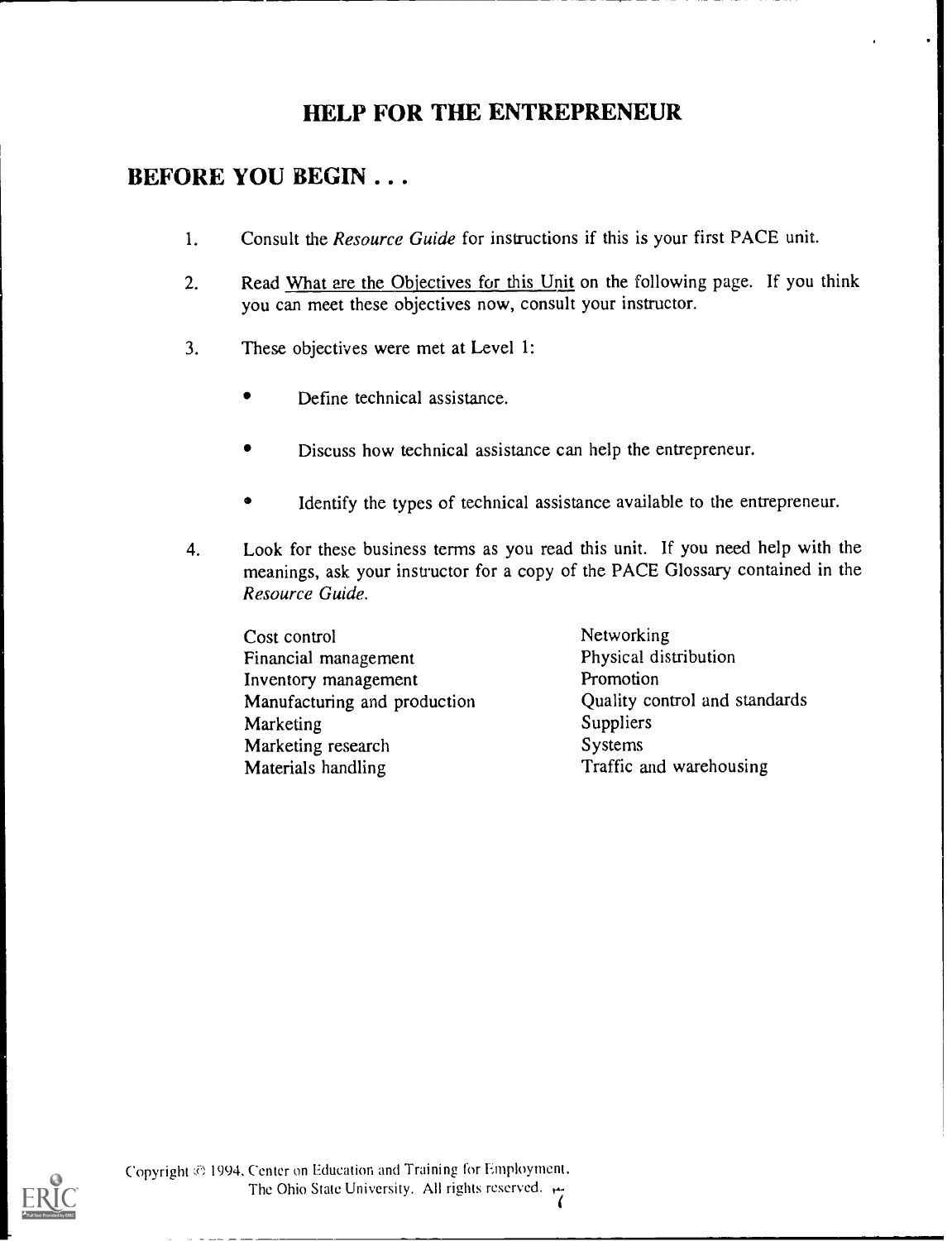### HELP FOR THE ENTREPRENEUR

# WHAT ARE THE OBJECTIVES FOR THIS UNIT? Upon completion of this unit you will be able todiscuss how entrepreneurs can use technical assistance, identify areas where technical assistance may be needed, identify sources of technical assistance, and

describe the use of networks.

## WHAT IS THIS UNIT ABOUT?

Technical assistance is all about building a winning team. The first step is accepting that you will not be able to do everything and that you probably will need help. This "help" is what is called technical assistance.

This unit will help you learn about the kinds of technical assistance most often needed by small business owners. You will also have the opportunity to analyze your own needs for technical assistance and to set up a file of technical assistance sources for your business.

### WHY DO ENTREPRENEURS NEED OUTSIDE HELP?

If you were asked to list all of the kinds of technical assistance you might need as an entrepreneur, low many entries would you make? Three? Ten? A hundred?

Actually your list should contain as many types of technical assistance needs as there are tasks you will perform as a small business owner. You cannot expect to know everything about the business owner's job, even if you are an expert in some areas. The job of an entrepreneur is just too complex.

So don't hesitate to say "I don't know." Whatever you don't know is known by someone, and that information is available to

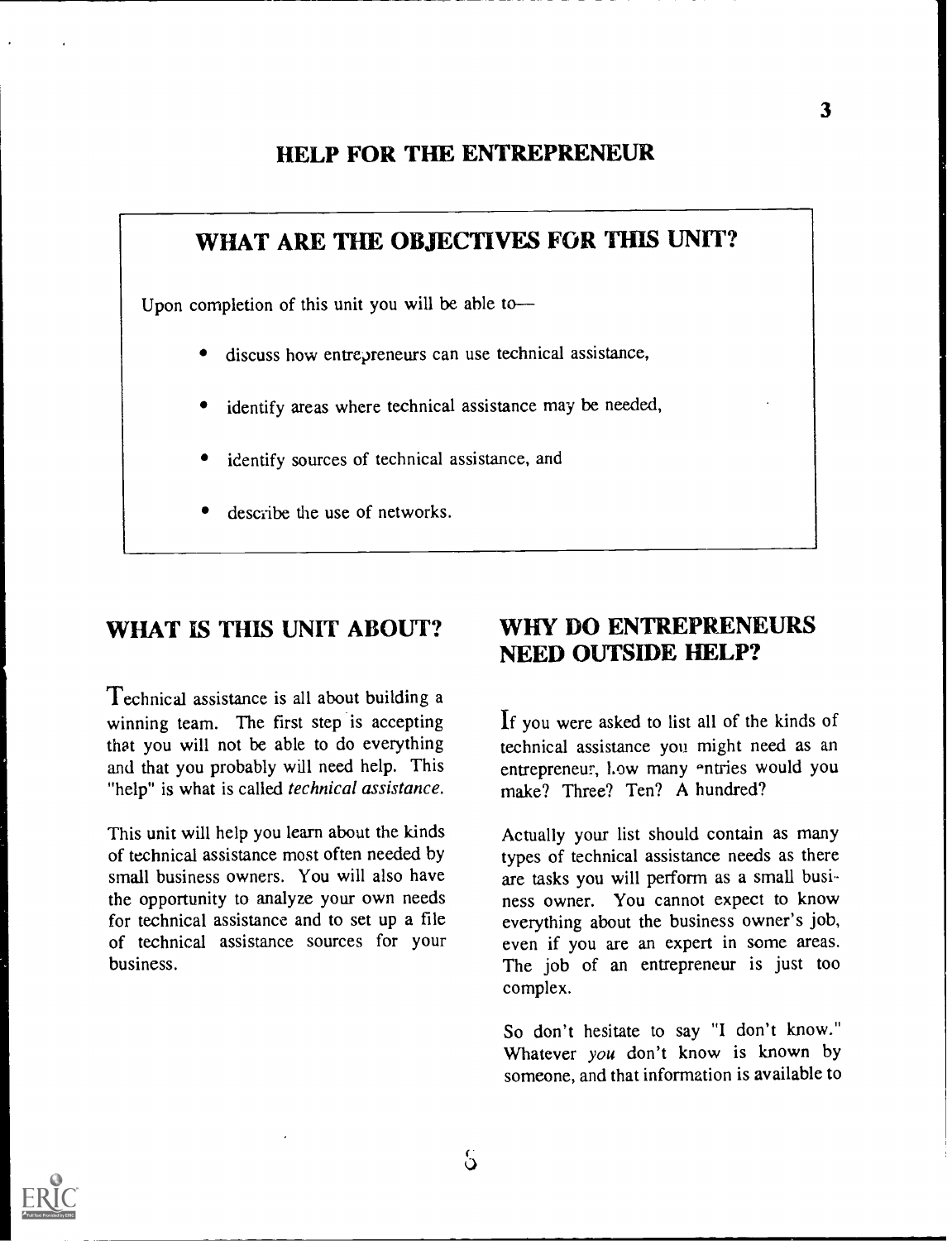4

you if you just know where to look. You will be able to make use of a great number of technical assistance services once you discover what kinds of help you might need and where you might find help.

- Manufacturing and production
- Marketing management



### HOW ARE TECHNICAL ASSISTANCE SERVICES ORGANIZED?

One way to organize technical assistance services is into the four major categories of business operation:

- General organization and management
- Financial management

These four classifications form the major divisions of your technical assistance file. The types of help needed in each area are outlined below and sources of help are suggested.

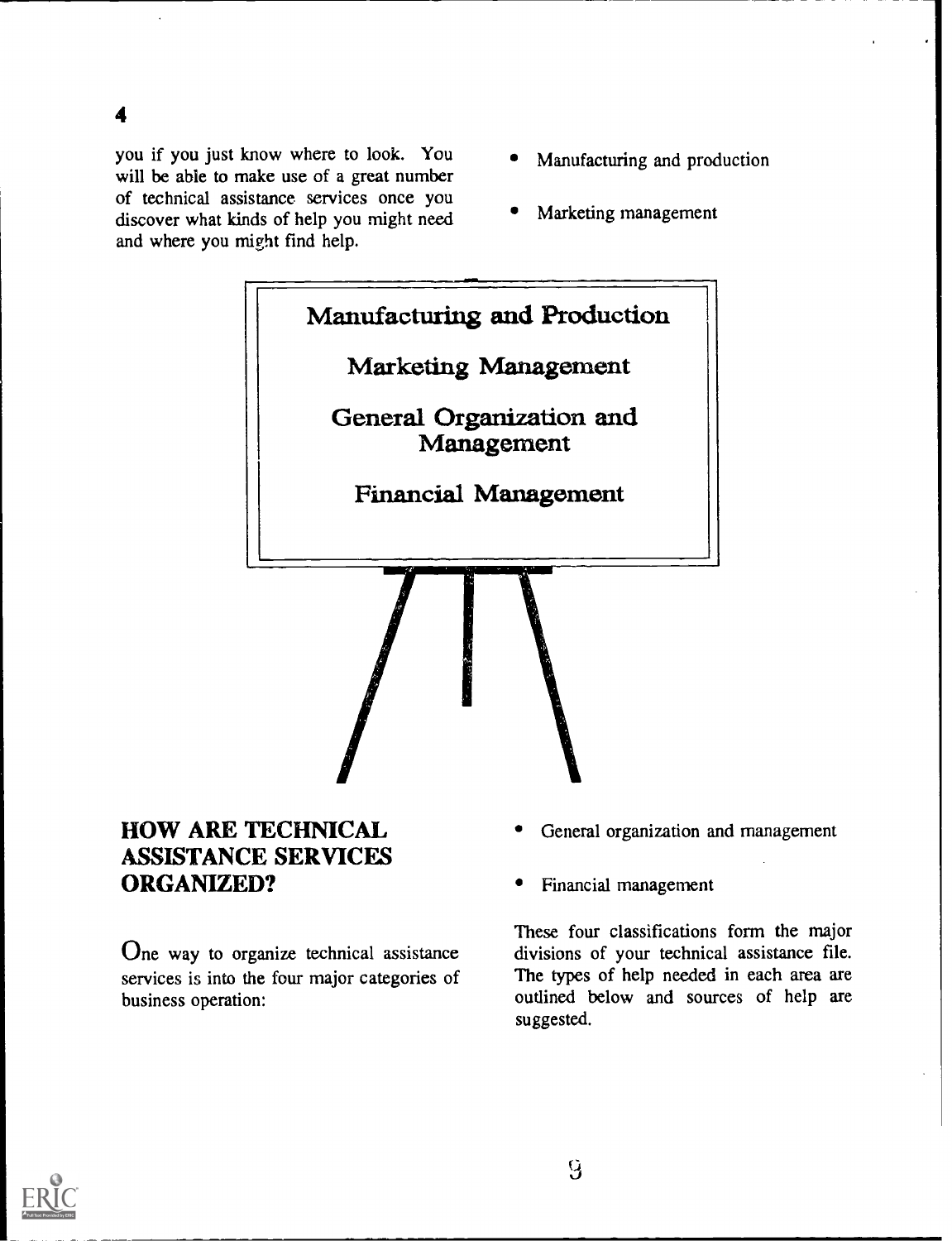### WHAT MANUFACTURING AND PRODUCTION ASSISTANCE IS NEEDED?

Small manufacturers or producers need assistance that wholesalers or retailers do not need. For example, the owner of a Lairy farm may seek assistance related to production methods or standards. If you manufacture souvenirs that you sell to handicraft dealers, you might also need assistance related to production methods or standards.

In both cases, the entrepreneur needs specific skills and experience. Manufacturers and producers in any industry might need assistance in the following areas:

- Product planning or engineering
- Production methods, control  $\gamma$  standards
- Quality control and standards
- Cost control
- Plant location and layout
- Systems management
- Warehousing
- Traffic and transportation
- Materials handling

• Labor and employee relations

Sources of technical assistance for manufacturing and production firms include the following:

- Business associations related to the area of specialization
- Government agencies related to the area of specialization
- Educational institutions with related instruction or research programs
- Professional services such as lawyers, accountants, or technical and management consultants
- Publications related to the area of specialization

### WHAT MARKETING ASSISTANCE IS NEEDED?

All businesses are related in some way to marketing. Both the manufacturer of souvenirs and the producer of dairy products are concerned with marketing their products. Professionals who sell their services are concerned with marketing. Even "noncommercial" institutions such as hospitals must market their services.

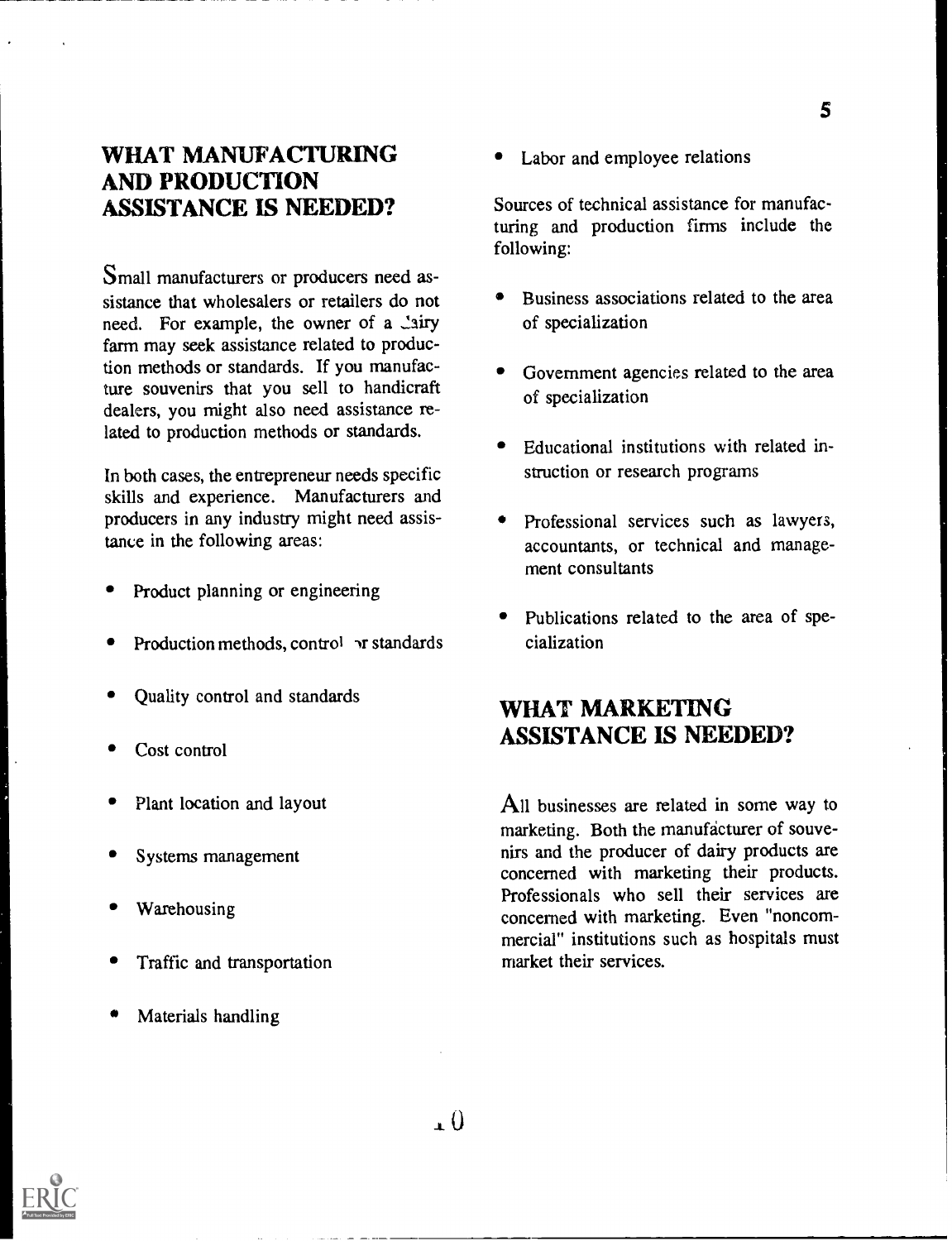# SOURCES OF TECHNICAL ASSISTANCE Business associations Government agencies Educational institutions Professional services (management consultants, buyers, and accountants) Publications (2002)

The marketing of goods and services is the heart of entrepreneurship. Every business owner who expects to make a profit--manufacturers, producers, brokers, commission merchants, distributors, wholesalers, or retailers-is involved in marketing. Technical assistance for marketing can be classified into the following categories:

- Marketing research
- Marketing strategies
- Purchasing and inventory management
- Pricing
- Physical distribution
- Selling methods
- Promotion
- Packaging
- Traffic and warehousing
- Materials handling

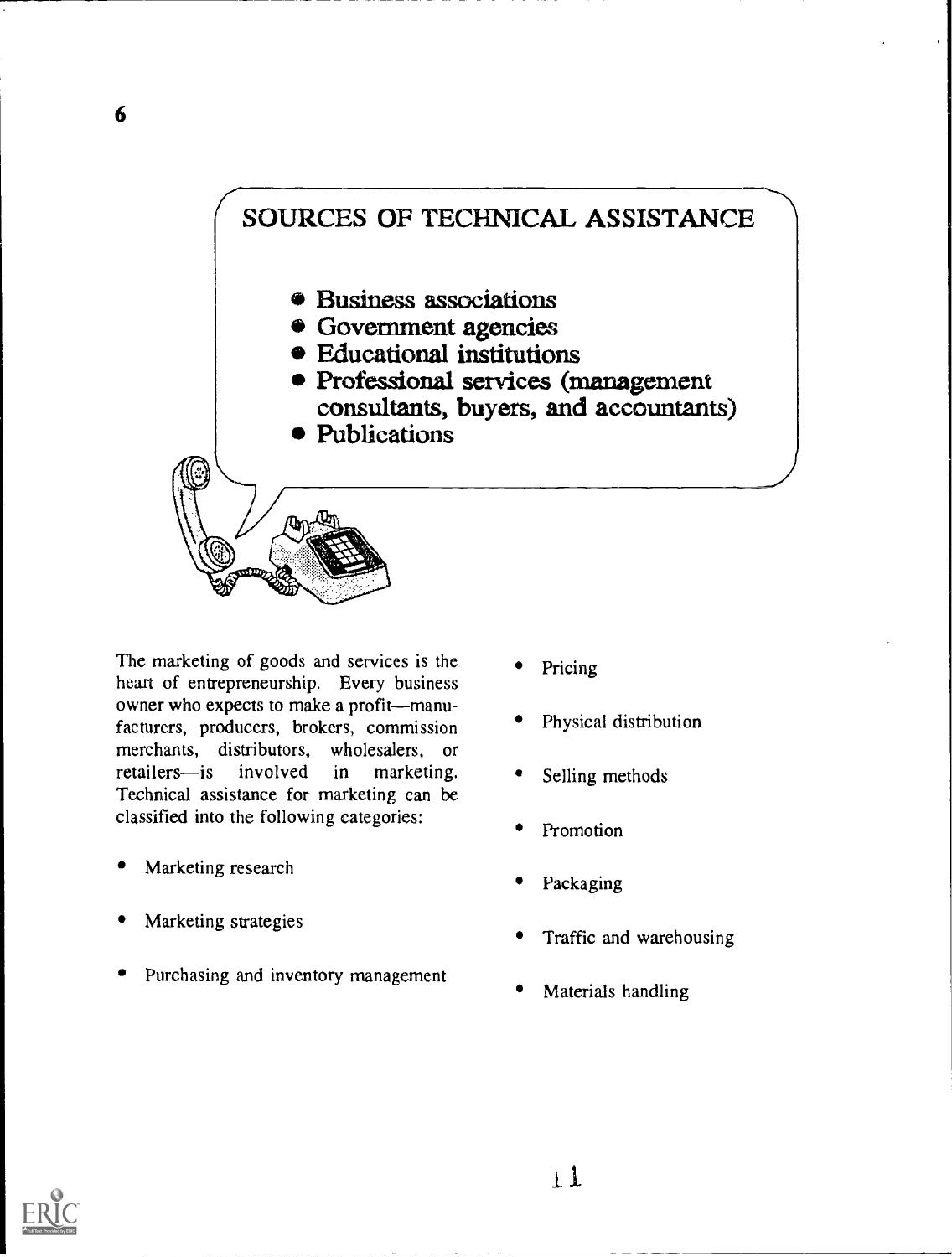

Sources of technical assistance for marketing problems include the following:

- Marketing researchers
- Consultants for general marketing, advertising, direct mail, packaging, product development, sales promotion, and site selection
- 
- Business associations
- Government agencies
- Educational institutions
- Publications
- Professional services such as lawyers and Suppliers accountants

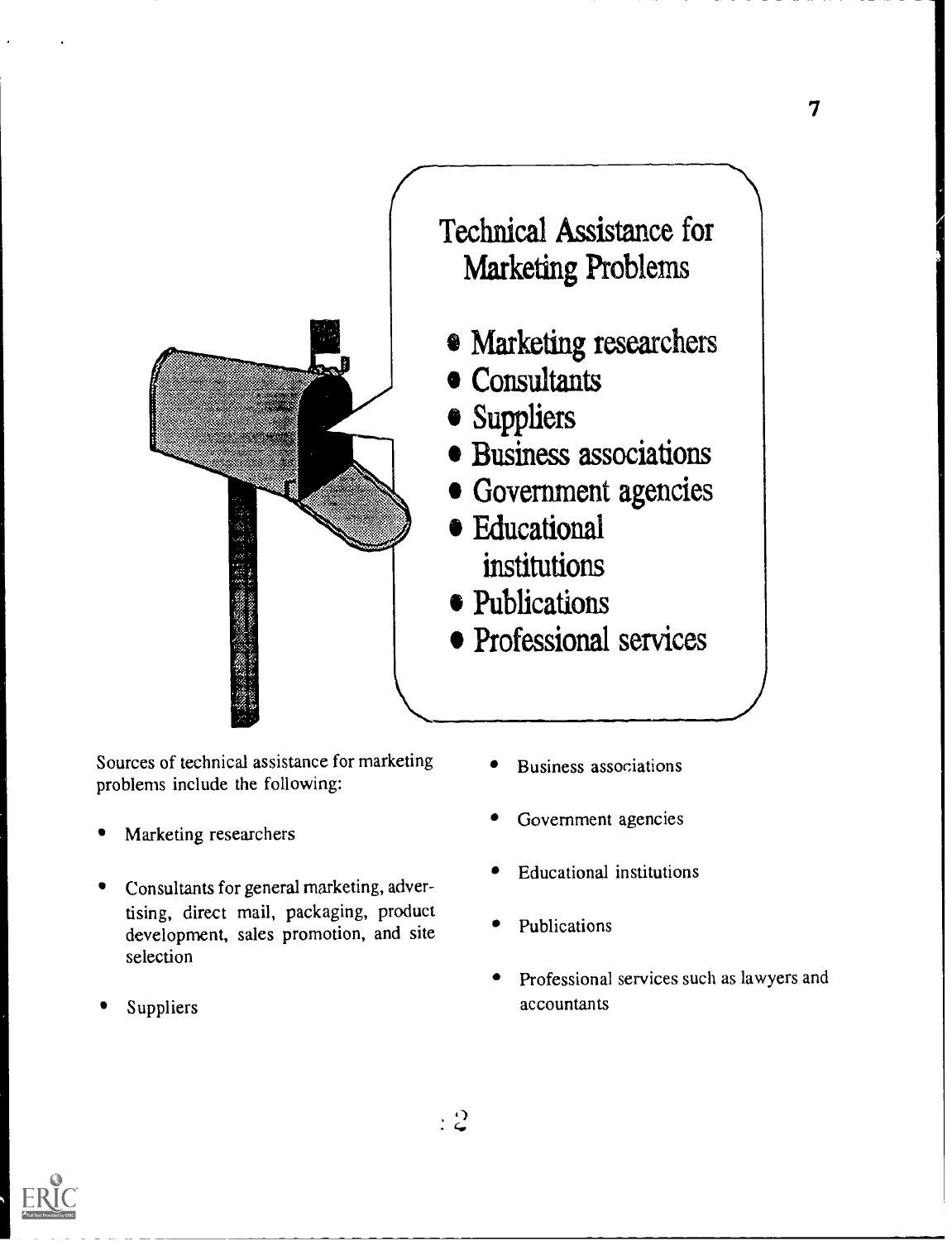# WHAT GENERAL ORGANIZATION AND MANAGEMENT HELP IS NEEDED?

Every business owner is concerned with providing the best organizational leadership possible. However, not all entrepreneurs have the skills and experience required to accomplish this task.

Statistics show that most businesses fail because of poor management and planning. A world of help exists outside your business to assist you with organization and management tasks. Technical assistance in this area can be classified as follows:

- Designing business systems and procedures for every part of the firm
- Organizational planning and development
- Policy development and management
- Legal structure
- Public relations
- Personnel management and development
- Record keeping
- General administration

Sources of technical assistance for general organization and management problems include the following:

- Business associations
- Government  $r$  encies
- Educational institutions
- Professional services, primarily management consultants, buyers, and accountants
- Publications

### WHAT FINANCIAL MANAGEMENT HELP IS NEEDED?

The entrepreneur's responsibilities for maintaining the financial health of the firm are listed in a separate category because so much technical assistance is concentrated here. From the time a business is first conceived in the mind of the would-be entrepreneur, throughout the entire process of planning and operating the business, financial matters are critical. Financial matters that often require technical assistance are these:

- Tax management and reporting
- Financial statement preparation and analysis

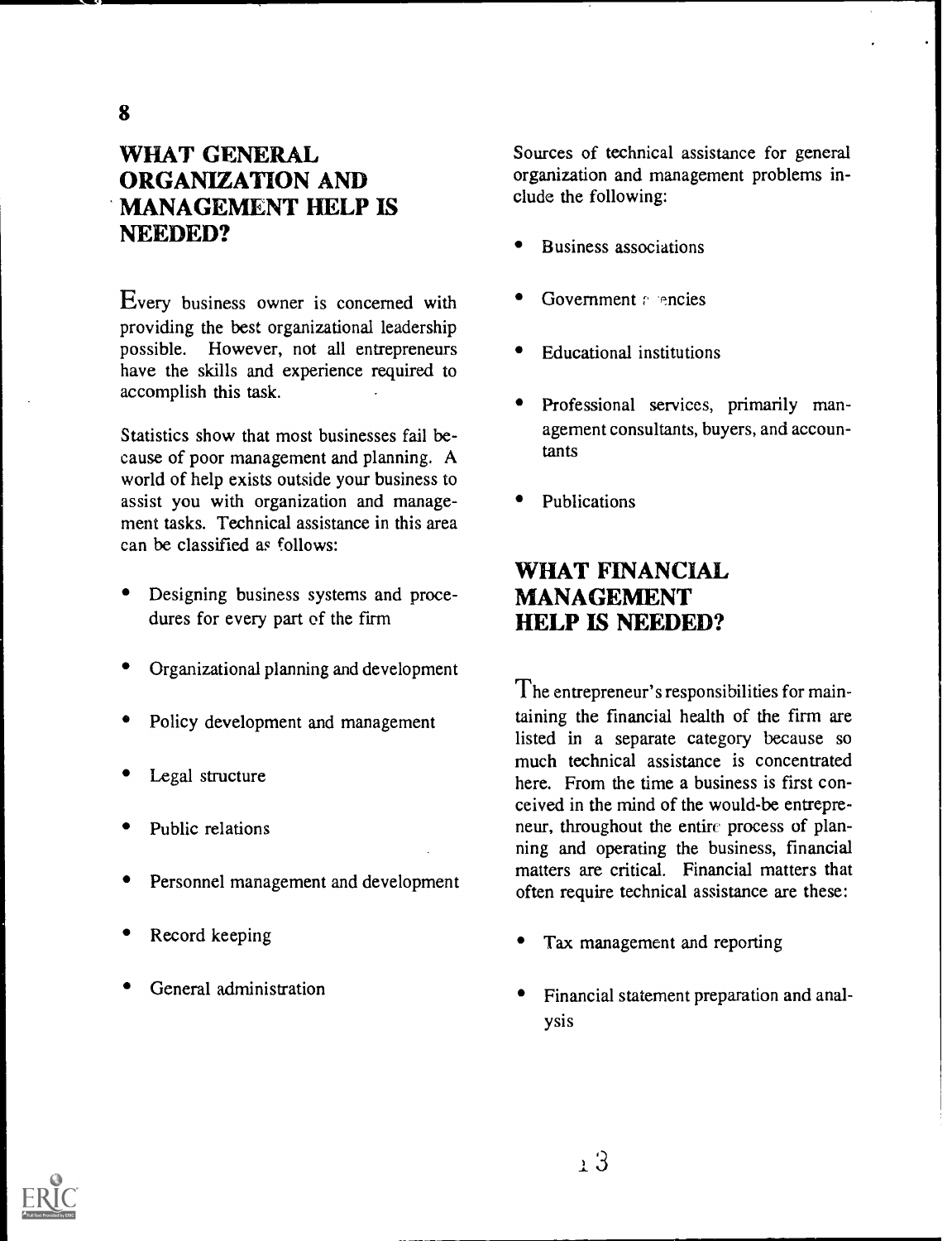- Financial planning, budgeting, and control
- Accounting
- Credit and collections
- Capital investment, financing

Sources of technical assistance for financial matters include the following:

- Accounting
- Business associations
- Government agencies
- Educational institutions
- Professional service persons such as bankers, management consultants, accountants, and attorneys
- Supplier's credit departments
- Publications (such as those produced by Dun and Bradstreet and National Cash Register-these provide excellent sources of business and credit data)

Whether the entrepreneur's problem is designing a new product, analyzing the company organization, solving a production engineering difficulty, increasing sales, or developing a business plan, technical assistance is available.

## WHAT TECHNICAL ASSISTANCE DOES THE ENTREPRENEUR NEED?

 $\gamma$ <sub>ou</sub> probably have already achieved a high level of skill and experience in several aspects of running your business. But you have undoubtedly identified some other areas in which you will need to seek technical assistance. Now it is time to consider the help you might need and to organize sources into a file to locate help when you discover problems.

One way to identify your needs is to evaluate your own level of skill and experience for the tasks you must perform in each of the four business operation categories. If you have partners or key subordinates, you should analyze their strengths and weaknesses as well.

Once you have identified the strengths and weaknesses for each business operation category, you should highlight the weaknesses with red ink. The red ink serves as a flag to mark a potential danger area—an area where you should be prepared to seek technical assistance.

### WHAT ABOUT NETWORKING?

 $\cdot$  4

*Networking* is the process of developing and engaging in mutually beneficial relationships with peers. As entrepreneurs meet other entrepreneurs they discover common interests and problems. They also find their



9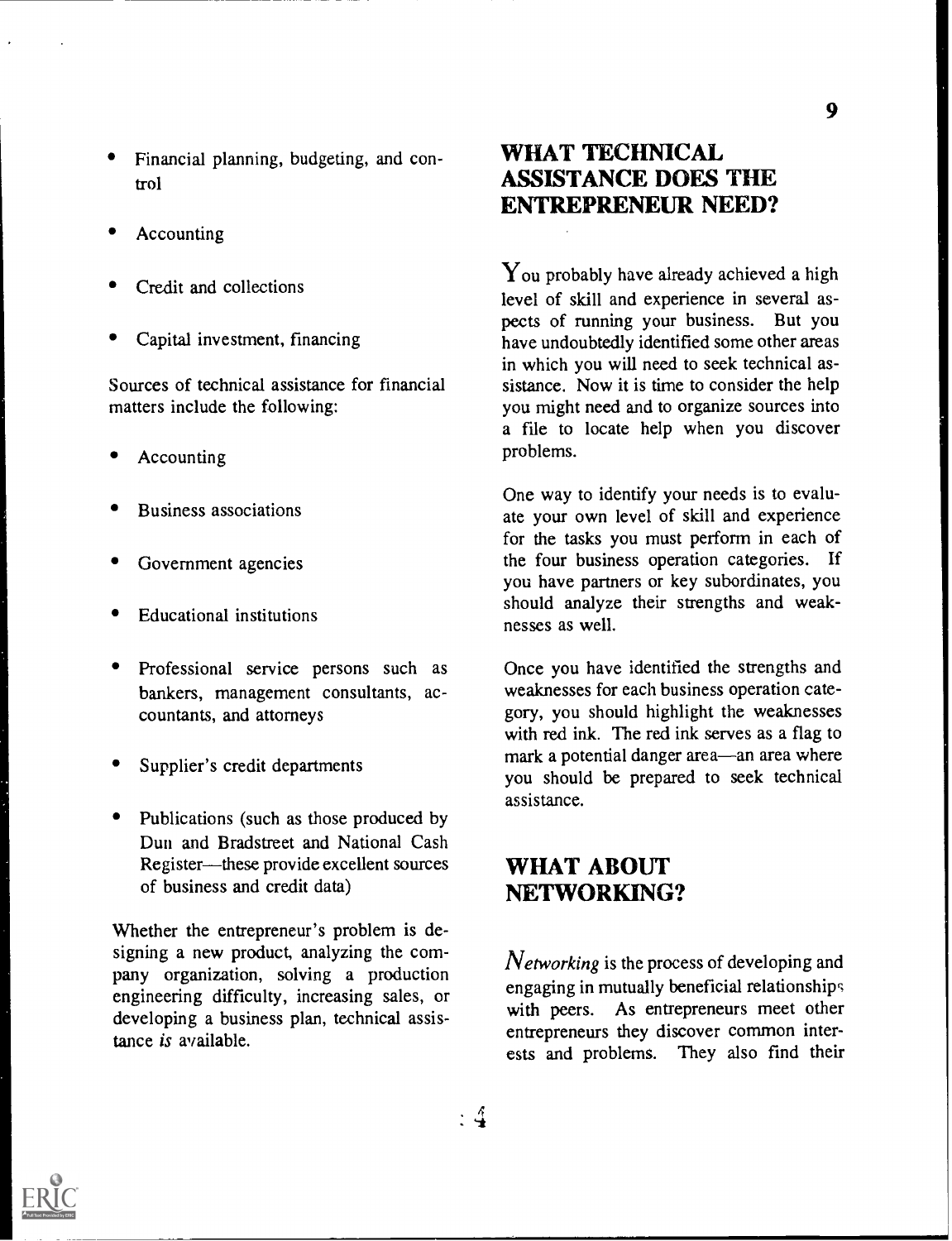

exchange of ideas helpful in solving and circumventing problems.

Networking has been around for a long time, but it is relatively new as a business term. It is a very proactive process. In other words, you should take the initiative to make the "first move." An introduction, question, or a casual remark is a good way to start. This is not as easy as it sounds. Our fear of rejection makes us hesitate, and it is this same fear that is a major cause of failure in selling, relationships, and business. You have to cultivate the network, that is keep it open, ongoing, positive, and productive.

Networking can take place in a variety of settings. Some examples are trade associations, civic clubs, fraternal organizations. One of the best places for business owners to network is the local and state offices of the chamber of commerce. Becoming an active member in the local chamber of commerce gives the entrepreneur direct access to influential politicians and business executives who decide on policies that affect commerce in the community and thus affect you and your business. Also, many chambers of commerce provide directories of area corporations, banks, small businesses, and government agencies. Membership in the local chamber of commerce is generally a good investment.



 $\sqrt{5}$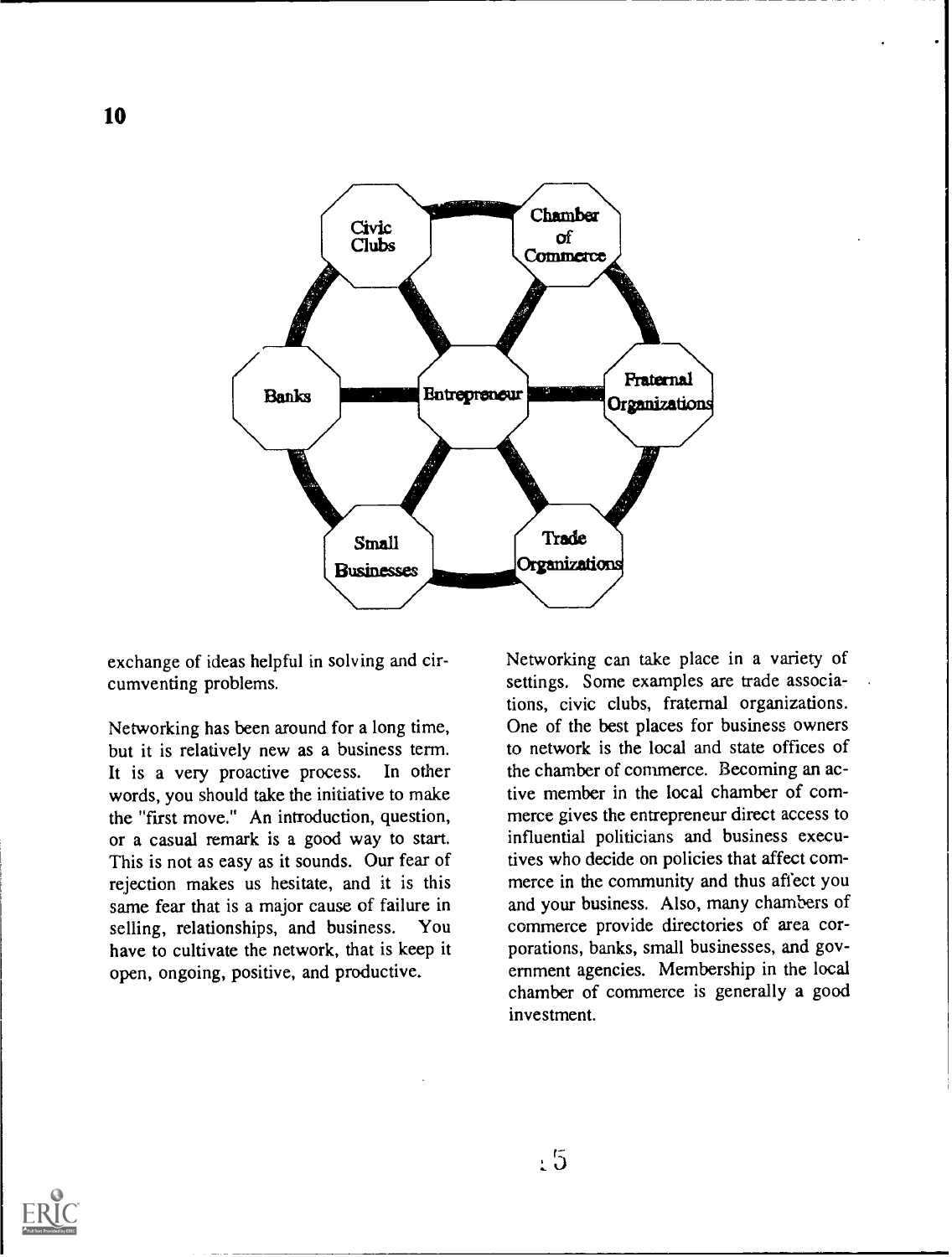### **ACTIVITIES**

The following activities are designed to help you apply what you have learned in this unit.

# INDIVIDUAL ACTIVITY

 $\Omega$ n page 5 of this unit are listed several forms of marketing technical assistance. From this list choose two categories that you would like to learn more about. After you have chosen two categories, go to the section of your school, or local library, that has books on running a small business. Choose several selections that will help you answer the following questions about your chosen technical assistance categories:

- 1. Briefly define your chosen category of technical assistance.
- 2. Why is your chosen category important to the success of a small business?
- 3. Now that you've established the importance of your categories of technical assistance, where would you go to actually secure this type of assistance?

### GROUP ACTIVITY

 $W$ ork in teams of ten to twelve. Each team is issued several pieces of construction paper (white or multi-colored), pencils, ruler, and scissors. Cut the paper to form cards three inches wide by two inches high. This is the approximate size of most business cards. Each member of the team uses his/her imagination to create a business card for a fictitious business. Include the following items on each card:

- Name of company
- Type of business
- Your name

Use creativity with additional information such as a logo or special printing. Once everyone on the team has chosen a "business," the cards should be scrambled in a hat or bowl and each member selects a card. Then the teams will go to separate rooms or different parts of the room to discuss others' businesses and how they might be of help to each other. In other words, they should "network." A discussion, focusing on the impressions of each team's business, should conclude the activity.

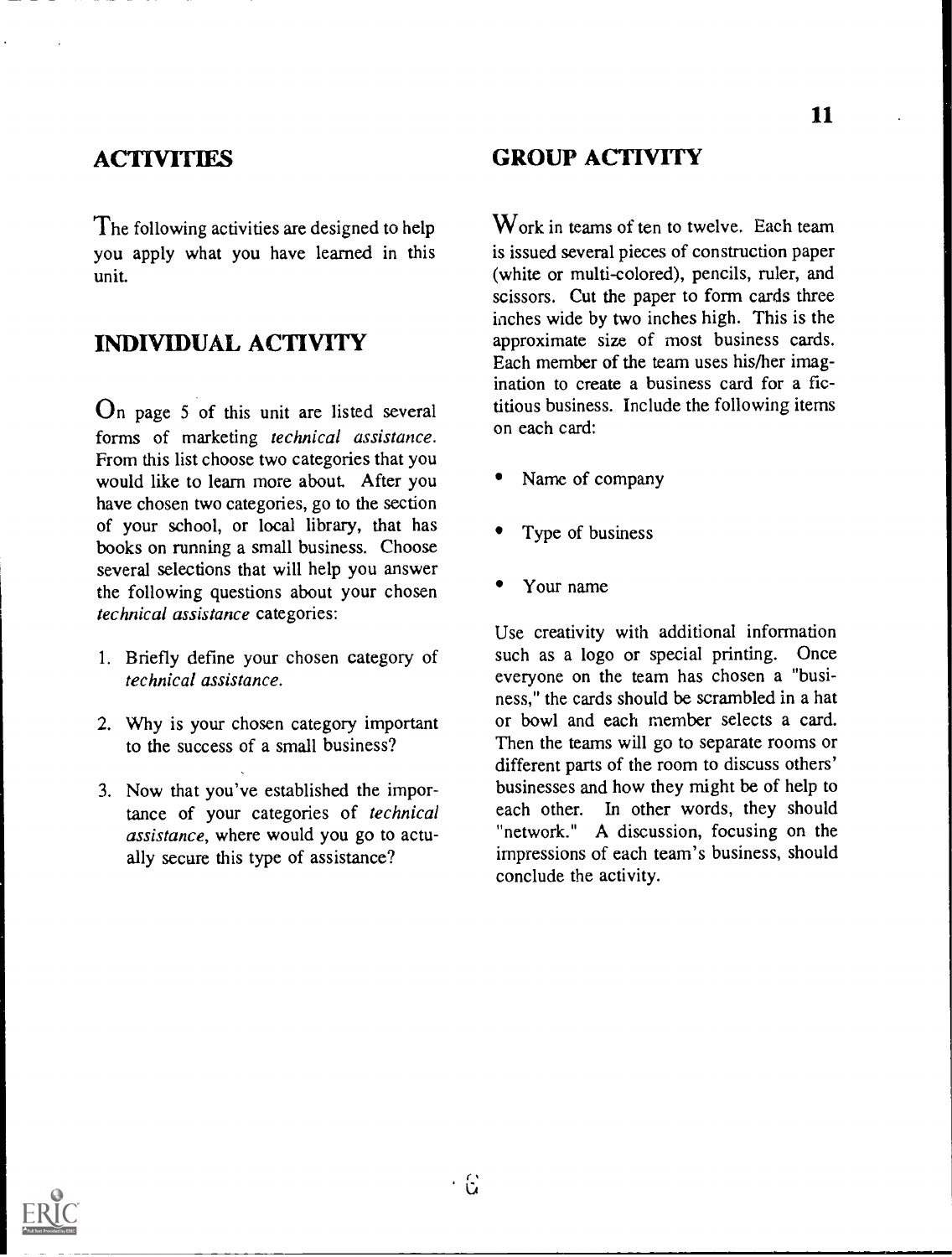# CASE STUDY

Francisco Monteya worked for twelve years and saved his money for the day when he could have his own business. He decided in 1982 that his heart's desire was to operate a game arcade in his home town of Los Angeles.

Frank's work experience is varied. His most recent job was managing a fast-food operation. For a long time, he thought about buying a fast-food franchise, but the computer game craze intrigued him even more. He was dreaming about the game business for himself when a series of misadventures occurred.

One morning Frank struck up a conversation with a fellow who was having breakfast in the restaurant. The man was wearing cowboy clothing and seemed to be a friendly sort. Before he knew it, Frank was caught up in the man's enthusiasm.

The man's name was Bill Johansen. He told Frank about a 20-acre "spread" that he was selling in Oregon. After a few days of extended conversation, Bill had convinced Frank that he should invest his savings in the 20-acre "ranch." He assured Frank that he would be able to get an SBA loan at low interest to set up his amusement store in Anderton, Oregon.

It seemed like a real bonanza to Frank and before he realized what he had done, he had left his family in L.A. and headed for the wide open spaces of Oregon. He had "closed the deal" on the 20 areas before he realized that the land was so eroded that it was good for nothing.

His plans to open the amusement store were ruled out by the town leaders who were "seeking to protect the morals" of their young people. With the low state of the general economy, there was little else to do but get a job as a short order cook.

Now, Frank's family has been forced to move in with his parents in San Jose, California. He has a job picking vegetables on a truck farm nearby. "Everything went sour," says Frank.

### DISCUSSION QUESTIONS

- 1. How could technical assistance have helped Frank in his entrepreneurial venture?
- 2. What types of technical assistance did Frank need?

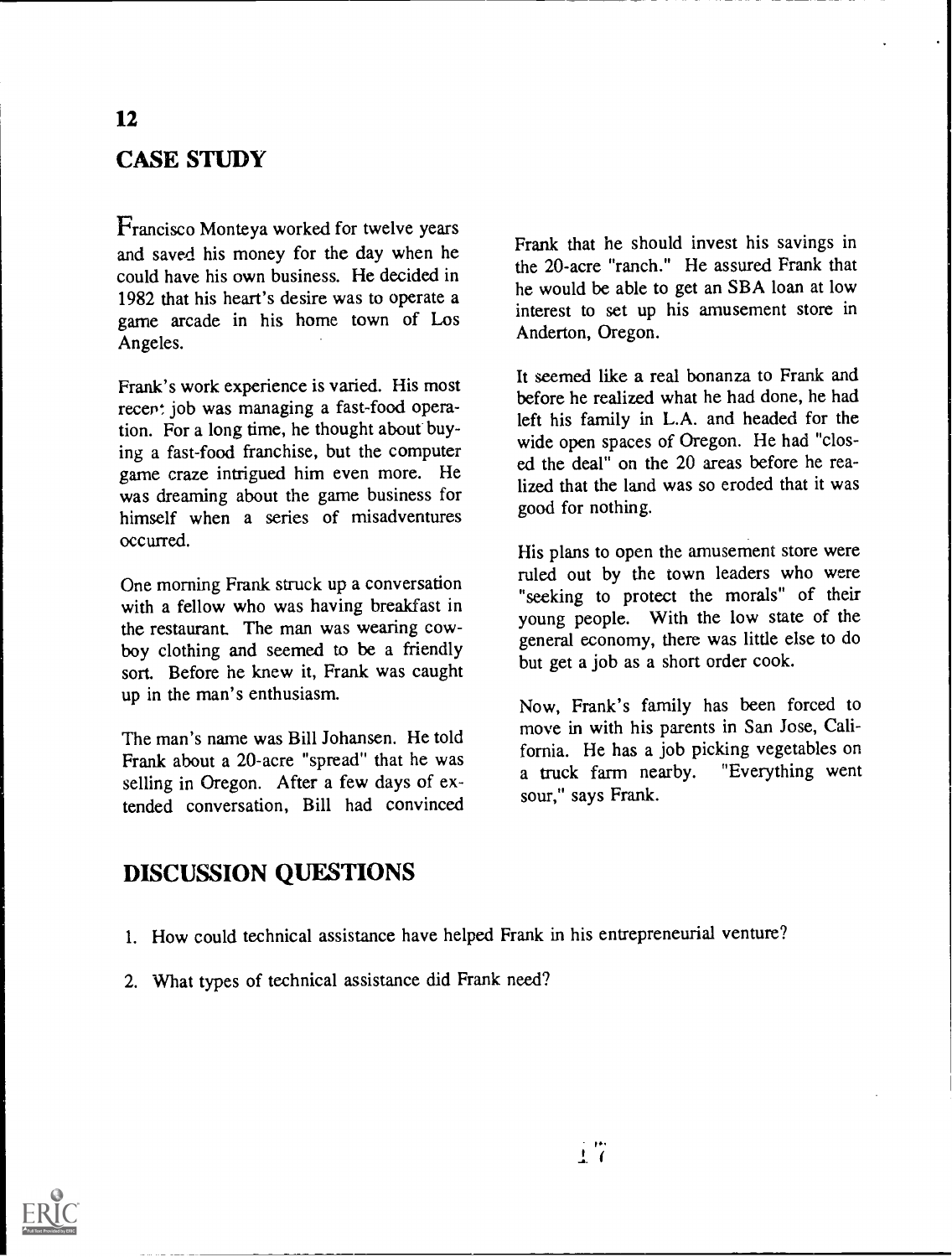### ASSESSMENT

Match the following specific types of technical assistance (column A) with the major categories of the business operation (column B). On a separate sheet of paper copy the two columns and draw a line connecting the two you wish to match.

After you have matched the type of technical assistance with the categories of the business operation, state specifically where you would go to seek this particular type of assistance. Use your local telephone directory as a reference.

| COLUMN A                            | <b>COLUMN B</b>          |
|-------------------------------------|--------------------------|
| Manufacturing and production        | Tax information          |
| Marketing management                | <b>Inventory Control</b> |
| General organization and management | Advertising              |
| Financial management                | Human resources policy   |

#### Directions:

Read the following statements. To check your own knowledge of these topics, circle TRUE or FALSE and explain your answer in two or three paragraphs. When you feel prepared, ask your instructor to assess your competency.

1. You can expect to know all you need to know about owning your own business.

### TRUE FALSE

2. Networking can be a low budget way to promote your business.

TRUE FALSE

3. The most efficient way of determining your need for technical assistance is to evaluate your own level of skill and experience and that of your key partners.

TRUE FALSE

 $\overline{S}$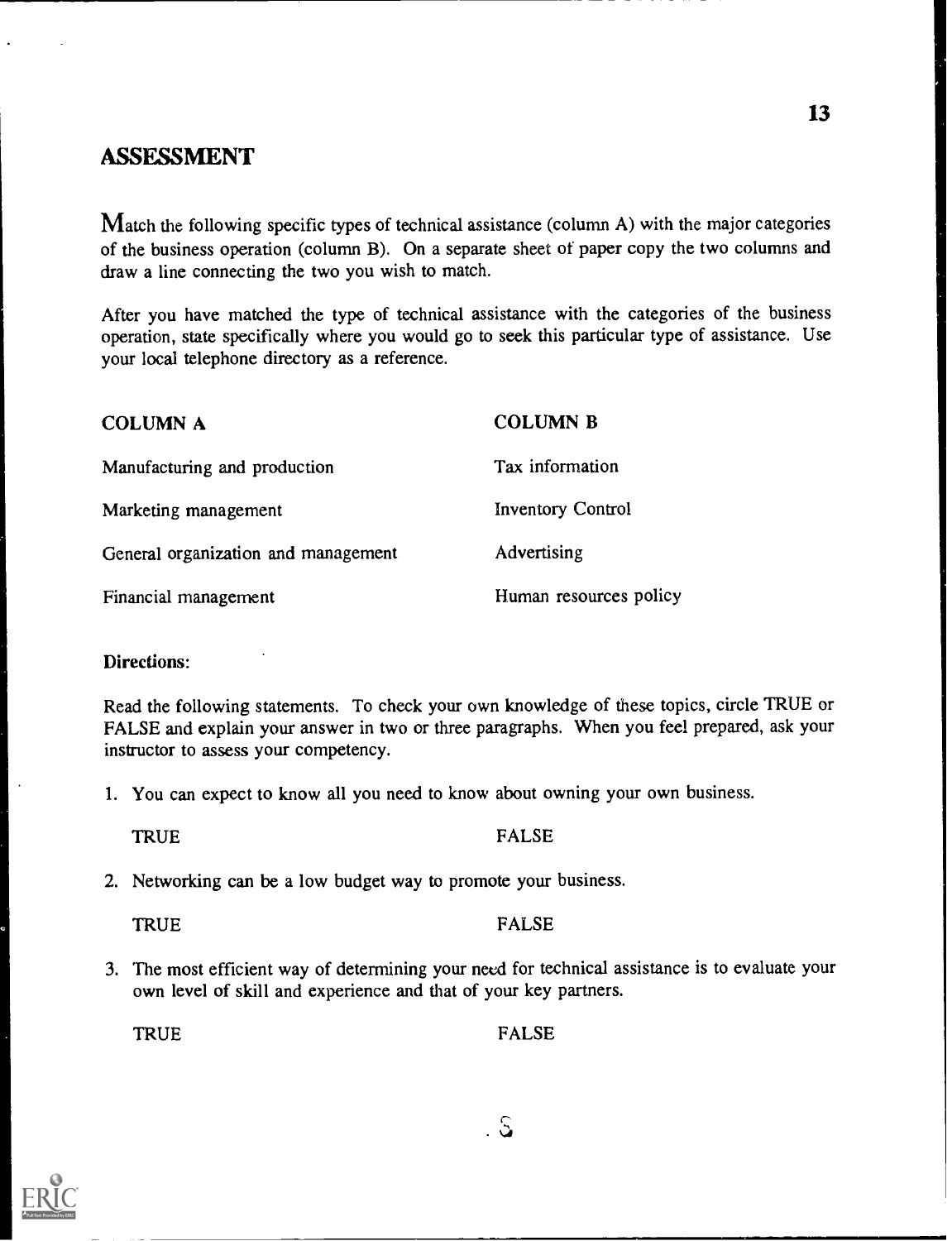### **REFERENCES**

- Alarid, W., and Berle, G. Free Help From Uncle Sam to Start Your Own Business (or Expand the One You Have). Santa Maria, CA: Puma Publishing Co., 1989.
- Ryan, J., et al. Small Business, An Entrepreneur's Plan. San Diego, CA: Harcourt Brace Jovanovich, Inc., 1990.
- Stolze, W. Startup: An Entrepreneur's Guide to Launching and Managing a New Venture. Rochester, NY: Rock Beach Press, 1989.